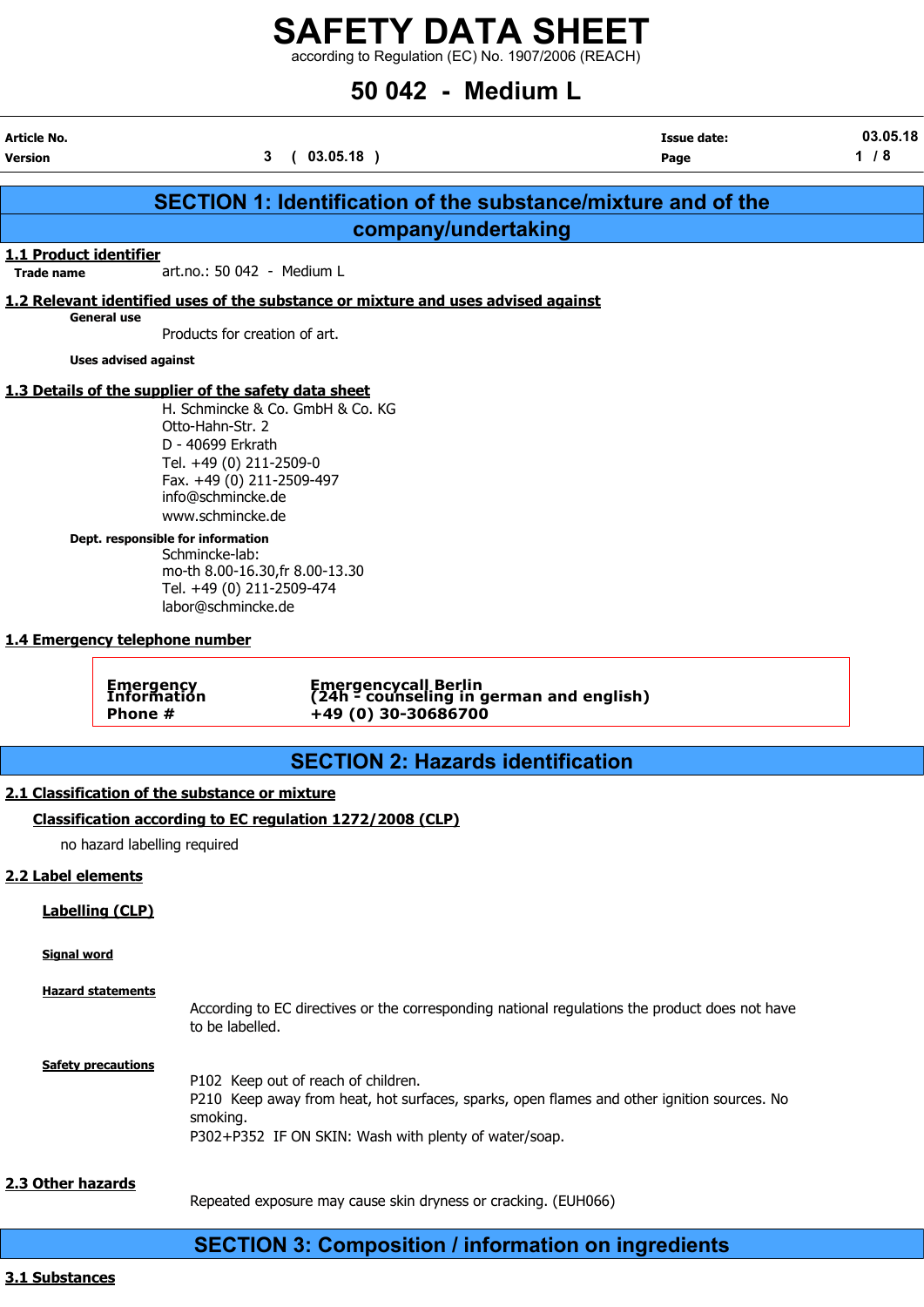according to Regulation (EC) No. 1907/2006 (REACH)

# 50 042 - Medium L

| Article No. |          | <b>Issue date:</b> | 03.05.18        |
|-------------|----------|--------------------|-----------------|
| Version     | 03.05.18 | Page               | ◠<br>$\sqrt{2}$ |

Chemical characterisation solvents Alkyd resin Stand oil additive CAS-Number EINECS / ELINCS / NLP EU index number Customs tariff number REACH registration No. RTECS-no. Hazchem-Code CI-Number

#### 3.2 Mixtures

#### Substance 1

naphta (petroleum), hydrotreated heavy: 50 - 75 % CAS: 64742-48-9 REACH: 01-2119457273-39-xxxx Asp. Tox. 1; H304 / EUH066

Additional information

# SECTION 4: First aid measures

#### 4.1 Description of first aid measures

#### General information

#### In case of inhalation

Move victim to fresh air. Seek medical attention if problems persist.

#### In case of skin contact

Remove residues with soap and water. Immediately remove all contaminated clothing.

#### After eye contact

Immediately flush eyes with plenty of flowing water for 10 to 15 minutes holding eyelids apart. Seek medical attention if irritation persists.

#### After swallowing

If swallowed, seek medical advice immediately and show this container or label. Do NOT induce vomiting.

## 4.2 Most important symptoms and effects, both acute and delayed

## 4.3 Indication of any immediate medical attention and special treatment needed

Caution if victim vomits: Risk of aspiration! Subsequent observance for pneumonia and lung oedema.

# SECTION 5: Firefighting measures

## 5.1 Extinguishing media

Suitable extinguishing media

carbon dioxide foam water mist powder

# Extinguishing media which must not be used for safety reasons

strong water jet

# 5.2 Special hazards arising from the substance or mixture

May form dangerous gases and vapours in case of fire.: carbon monoxide and carbon dioxide

## 5.3 Advice for firefighters

Special protective equipment for firefighters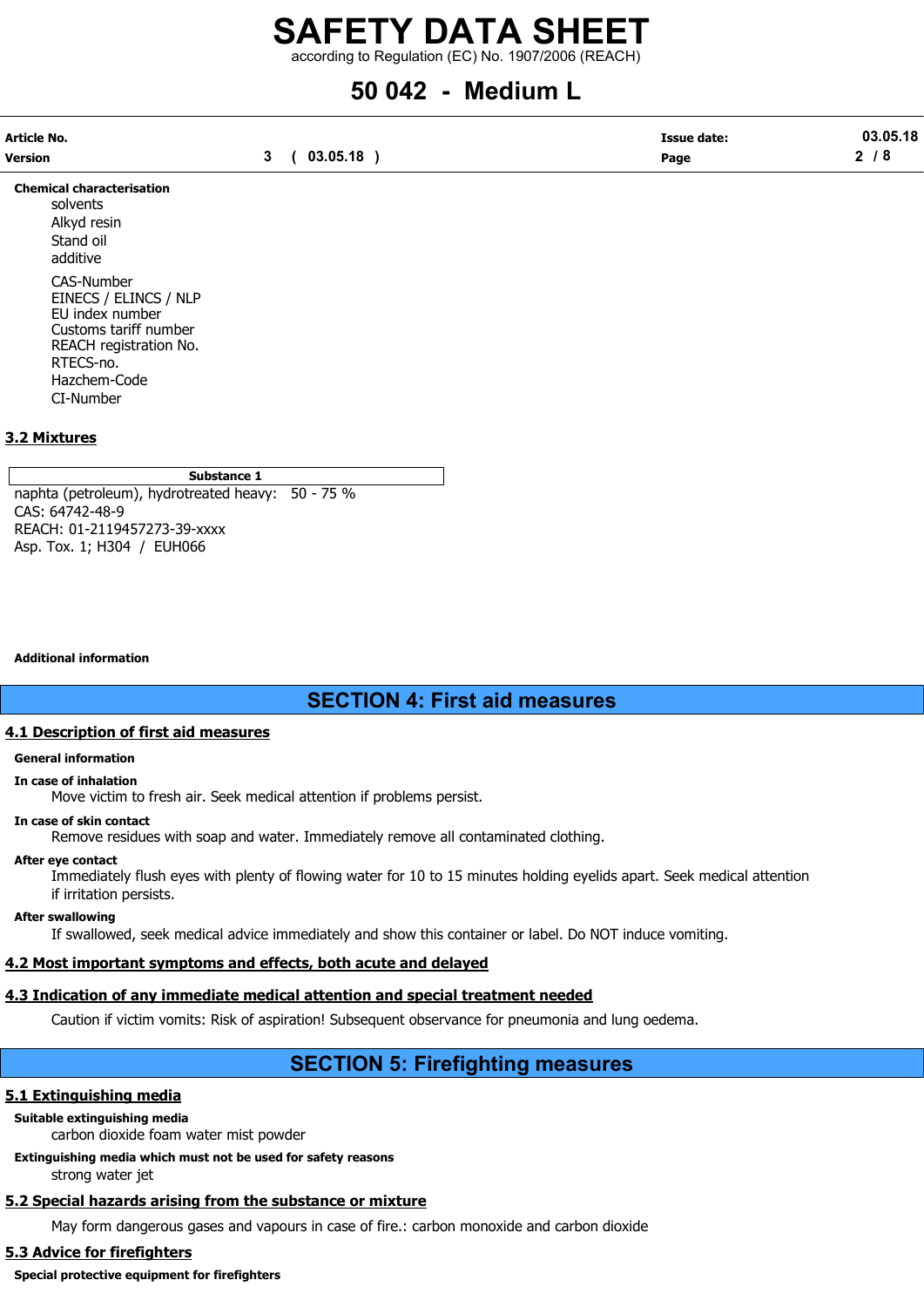according to Regulation (EC) No. 1907/2006 (REACH)

# 50 042 - Medium L

| Article No. |          | <b>Issue date:</b> | 03.05.18   |
|-------------|----------|--------------------|------------|
| Version     | 03.05.18 | Page               | ^<br>u<br> |

Additional information

## SECTION 6: Accidental release measures

#### 6.1 Personal precautions, protective equipment and emergency procedures

Avoid contact with skin, eyes, and clothing. Remove persons not involved upwind.

#### 6.2 environmental precautions

Do not allow to penetrate into soil, waterbodies or drains.

#### 6.3 Methods and material for containment and cleaning up

#### Methods for cleaning up

Absorb with liquid-binding material (e.g. sand, diatomaceous earth, acid- or universal binding agents) and place in closed containers for disposal.

#### Additional information

#### 6.4 Reference to other sections

## SECTION 7: Handling and storage

#### 7.1 Precautions for safe handling

#### Advices on safe handling

Handle in accordance with good industrial hygiene and safety practice.

#### Precautions against fire and explosion

#### 7.2 Conditions for safe storage, including any incompatibilities

#### Requirements for storerooms and containers

Store in a well-ventilated place. Keep container tightly closed.

Hints on joint storage Storage class Further details

#### 7.3 Specific end use(s)

## SECTION 8: Exposure controls/personal protection

#### 8.1 Control parameters

64742-48-9 naphta (petroleum), hydrotreated heavy

| the contract of the contract of the contract of the contract of the contract of the contract of the contract of<br>DEU | ' WEL | 1 N N<br>TOO'OOO IMMAR      |  |
|------------------------------------------------------------------------------------------------------------------------|-------|-----------------------------|--|
| DEU WEL                                                                                                                |       | $600,000$ mg/m <sup>3</sup> |  |

#### 8.2 Exposure controls

#### Occupational exposure controls

Respiratory protection

With correct and proper use, and under normal conditions, breathing protection is not required. Respiratory protection must be worn whenever the WEL levels have been exceeded. Combination filtering device (EN 14387)

Use filter type A (= against vapours of organic substances)

#### Hand protection

Observe glove manufacturer's instructions concerning penetrability and breakthrough time.

Qualified materials: Nitrile rubber

Layer thickness> 480 mm

Breakthrough time < 30 min

Ultranitril 492 - MAPA GmbH, Industriestraße 21- 25, D-27404 Zeven, Internet: www.mapa-pro.de All information was derived in accordance with EU directive 89/686/EWG and the resultant EN 374 in cooperation with MAPA GmbH. This recommendation applies exclusively to the product and use named in Section 1. In the event of commingling or deviating conditions, contact the suppliers of CE-approved gloves. This information is abased on our current state of knowledge and describes the security standards applicable to our product for the purpose provided.

#### Eye protection

**Goggles**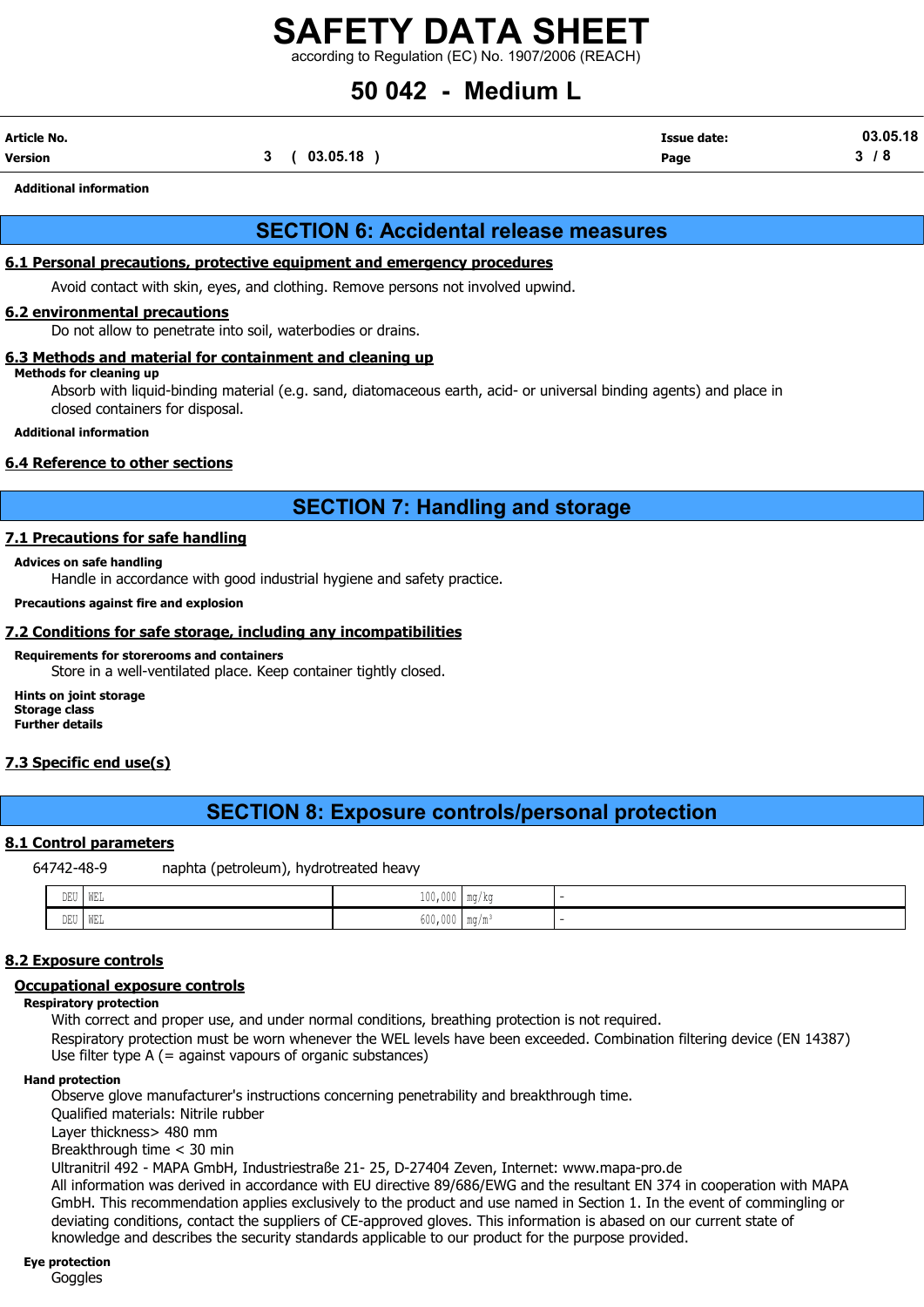according to Regulation (EC) No. 1907/2006 (REACH)

# 50 042 - Medium L

| Article No. |            | <b>Issue date:</b> | 03.05.18 |
|-------------|------------|--------------------|----------|
| Version     | (03.05.18) | Page               | 4<br>് Q |

#### Body protection

In case of handling larger quantities: Wear suitable protective clothing.

General protection and hygiene measures<br>When using do not eat, drink or smoke. Avoid contact with skin, eyes, and clothing. Protect skin by using skin protective cream.

## SECTION 9: Physical and chemical properties

#### 9.1 information on basic physical and chemical properties

| <b>Form</b>                                                          | liquid                |                       |        |       |
|----------------------------------------------------------------------|-----------------------|-----------------------|--------|-------|
| Colour                                                               | clear, weak yellowish |                       |        |       |
| <b>Odour</b>                                                         |                       |                       |        |       |
|                                                                      |                       | min                   | max    |       |
| Initial boiling point and                                            |                       | 187 °C                | 216 °C |       |
| boiling range                                                        |                       |                       |        |       |
| Melting point/freezing point                                         |                       | 0 °C                  | 0 °C   |       |
| Flash point/flash point range                                        |                       | 63 °C                 | 63 °C  |       |
| <b>Flammability</b>                                                  |                       |                       |        |       |
| <b>Ignition temperature</b>                                          |                       |                       |        |       |
| <b>Auto-ignition temperature</b>                                     |                       |                       |        |       |
| <b>Explosion limits</b>                                              |                       |                       |        |       |
| <b>Refraction index</b>                                              |                       |                       |        |       |
|                                                                      |                       |                       |        |       |
| Partition coefficient: n-octanol/water<br><b>Danger of explosion</b> |                       |                       |        |       |
|                                                                      |                       |                       |        |       |
| <b>Vapour pressure</b>                                               |                       | 0 kPa                 |        |       |
| <b>Density</b>                                                       |                       | $0,85$ g/ml           |        | 20 °C |
| <b>PH</b> value                                                      |                       | 0                     | 0      |       |
|                                                                      |                       |                       |        |       |
| <b>Viscosity dynamic of</b>                                          |                       |                       |        |       |
| Viscosity dynamic up to                                              |                       |                       |        |       |
|                                                                      |                       |                       |        |       |
| <b>Viscosity kinematic of</b>                                        |                       | 623 m <sup>2</sup> /s | 40 °C  |       |
| Viscosity kinematic up to                                            |                       |                       | 40 °C  |       |

#### 9.2 Other information

SECTION 10: Stability and reactivity

#### 10.1 Reactivity

#### 10.2 Chemical stability

Product is stable under normal storage conditions.

#### 10.3 Possibility of hazardous reactions

#### 10.4 Conditions to avoid

Keep away from sources of ignition.

#### 10.5 Incompatible materials

strong oxidizing agents

#### 10.6 Hazardous decomposition products

# SECTION 11: Toxicological information

### 11.1 Information on toxicological effects

#### Acute toxicity

Information refers to the solvent.

In case of inhalation

Acute toxicity(Rat): LC50 > 4951 mg/m<sup>3</sup> (4 h)

#### After swallowing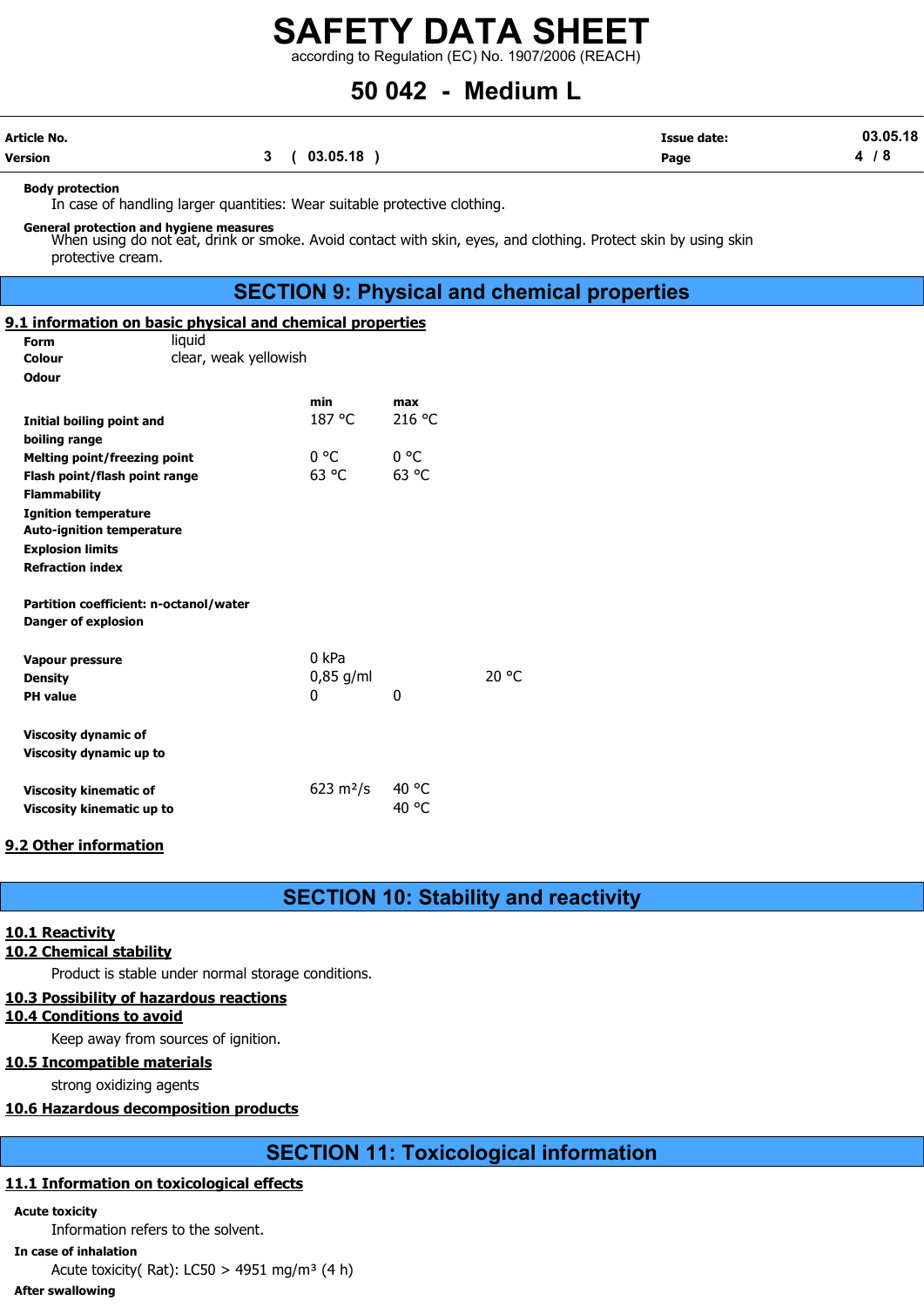according to Regulation (EC) No. 1907/2006 (REACH)

# 50 042 - Medium L

| Article No. |          | <b>Issue date:</b> | 03.05.18 |
|-------------|----------|--------------------|----------|
| Version     | 03.05.18 | Page               | . O      |

Acute toxicity( Rat): LD50 > 5000 mg/kg In case of skin contact Acute toxicity( Rabbit): LD50 > 5000 mg/kg After eye contact

#### Practical experience

#### General remarks

#### Toxicological tests

# SECTION 12: Ecological information

#### 12.1 Toxicity

Aquatic toxicity Water Hazard Class 2 WGK catalog number General information

#### 12.2 Persistence and degradability

Further details Oxygen demand

#### 12.3 Bioaccumulative potential

Bioconcentration factor (BCF) Partition coefficient: n-octanol/water

## 12.4 Mobility in soil

No data available

#### 12.5 Results of PBT and vPvB assessment

No data available

#### 12.6 Other adverse effects

General information

#### Ecotoxicological effects

SECTION 13: Disposal considerations

#### 13.1 Waste treatment methods

#### **Product**

Waste key number 080112 waste paint and varnish other than those mentioned in 08 01 11 Recommendation

#### Contaminated packaging

Waste key number Recommendation

Non-contaminated packages may be recycled. Handle contaminated packages in the same way as the substance itself.

## Additional information

# SECTION 14: Transport information

#### 14.1 UN number

#### 14.2 UN proper shipping name

ADR, ADN No dangerous good in sense of these transport regulations. IMDG, IATA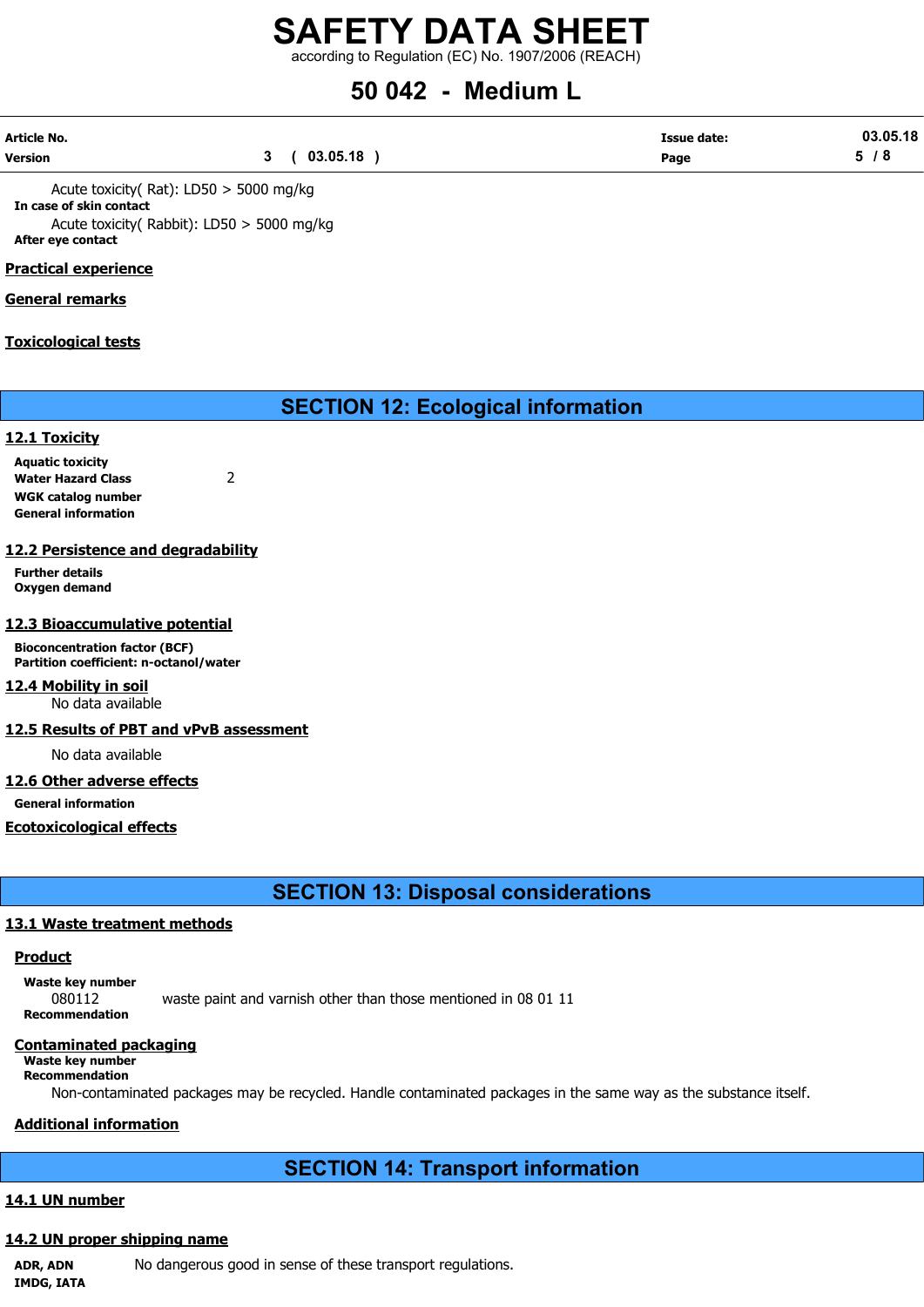according to Regulation (EC) No. 1907/2006 (REACH)

# 50 042 - Medium L

| Article No. |             | <b>Issue date:</b> | 03.05.18 |
|-------------|-------------|--------------------|----------|
| Version     | 3(03.05.18) | Page               | 6/8      |

#### 14.3 Transport hazard class(es)

ADR, ADN IMDG IATA

#### 14.4 Packing group

#### 14.5 Environmental hazards

Marine Pollutant - IMDG Marine Pollutant - ADN

#### 14.6 Special precautions for user

#### Land transport

Code: ADR/RID Kemmler-number Hazard label ADR Limited quantities Contaminated packaging: Instructions Contaminated packaging: Special provisions Special provisions for packing together Portable tanks: Instructions Portable tanks: Special provisions Tank coding Tunnel restriction Remarks EQ Special provisions

#### Inland waterway craft

Hazard label Limited quantities Transport permitted Equipment necessary Ventilation Remarks EQ Special provisions

#### Sea transport

EmS Special provisions Limited quantities Contaminated packaging: Instructions Contaminated packaging: Special provisions IBC: Instructions IBC: Provisions Tank instructions IMO Tank instructions UN Tank instructions Special provisions Stowage and segregation Properties and observations Remarks EQ

#### Air transport

Hazard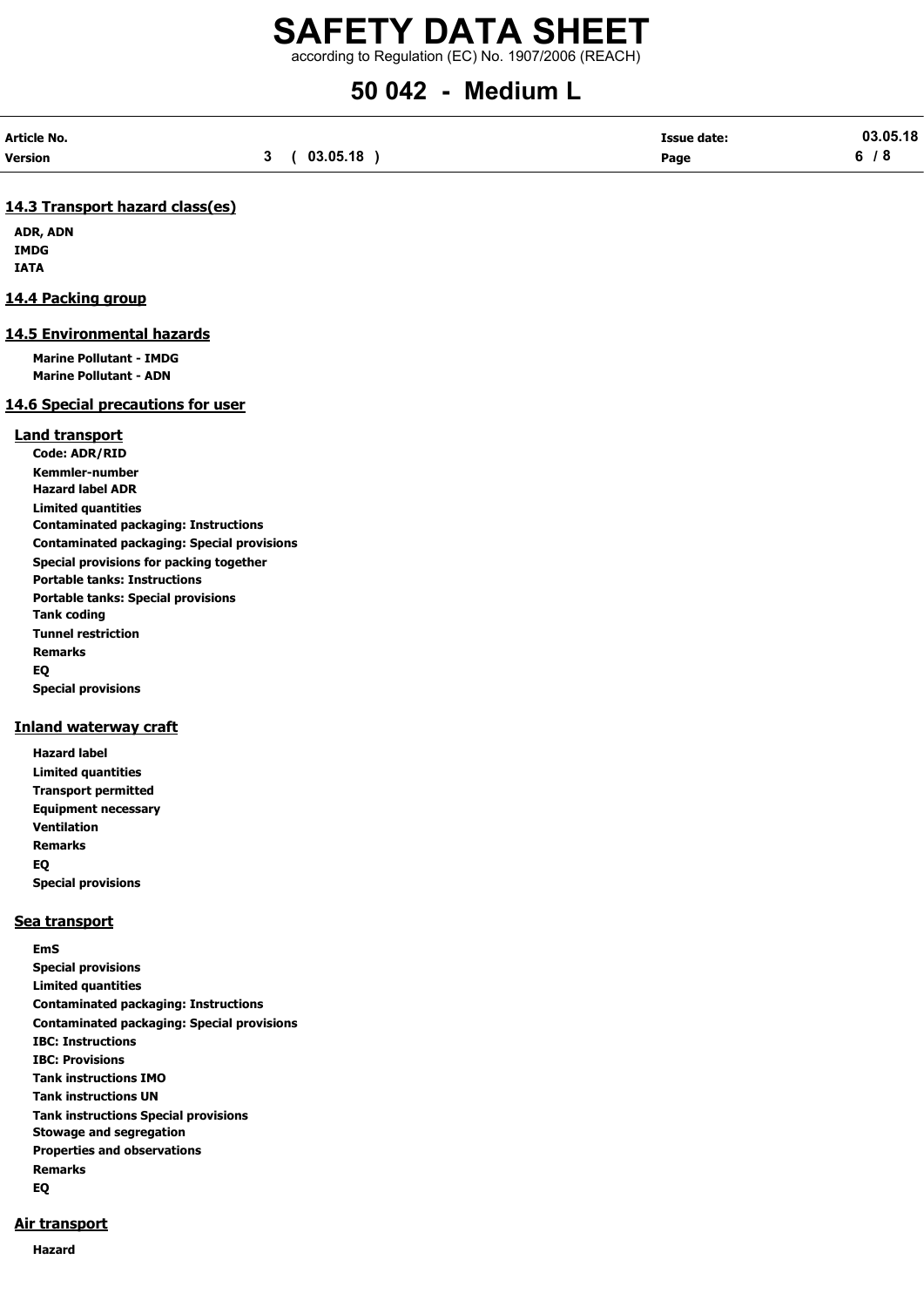according to Regulation (EC) No. 1907/2006 (REACH)

# 50 042 - Medium L

| Article No. |             | <b>Issue date:</b> | 03.05.18 |
|-------------|-------------|--------------------|----------|
| Version     | 3(03.05.18) | Page               | 7 / 8    |

Passenger Passenger LQ Cargo ERG Remarks EQ Special Provisioning

### 14.7 Transport in bulk according to Annex II of MARPOL 73/78 and the IBC Code

No data available

# SECTION 15: Regulatory information

#### 15.1 Safety, health and environmental regulations/legislation specific for the substance or mixture

#### National regulations

#### **Europe**

Contents of VOC [%] Contents of VOC [g/L] Further regulations, limitations and legal requirements

#### **Germany**

Storage class Water Hazard Class 2 WGK catalog number Incident regulation Information on working limitations Further regulations, limitations and legal requirements

#### **Denmark**

Further regulations, limitations and legal requirements

#### **Hungary**

Further regulations, limitations and legal requirements

## Great Britain

Further regulations, limitations and legal requirements

## Switzerland

Contents of VOC [%]  $\sim$  60 % Further regulations, limitations and legal requirements

## USA

Further regulations, limitations and legal requirements Federal Regulations State Regulations

## Japan

Further regulations, limitations and legal requirements

## Canada

Further regulations, limitations and legal requirements

# 15.2 Chemical Safety Assessment